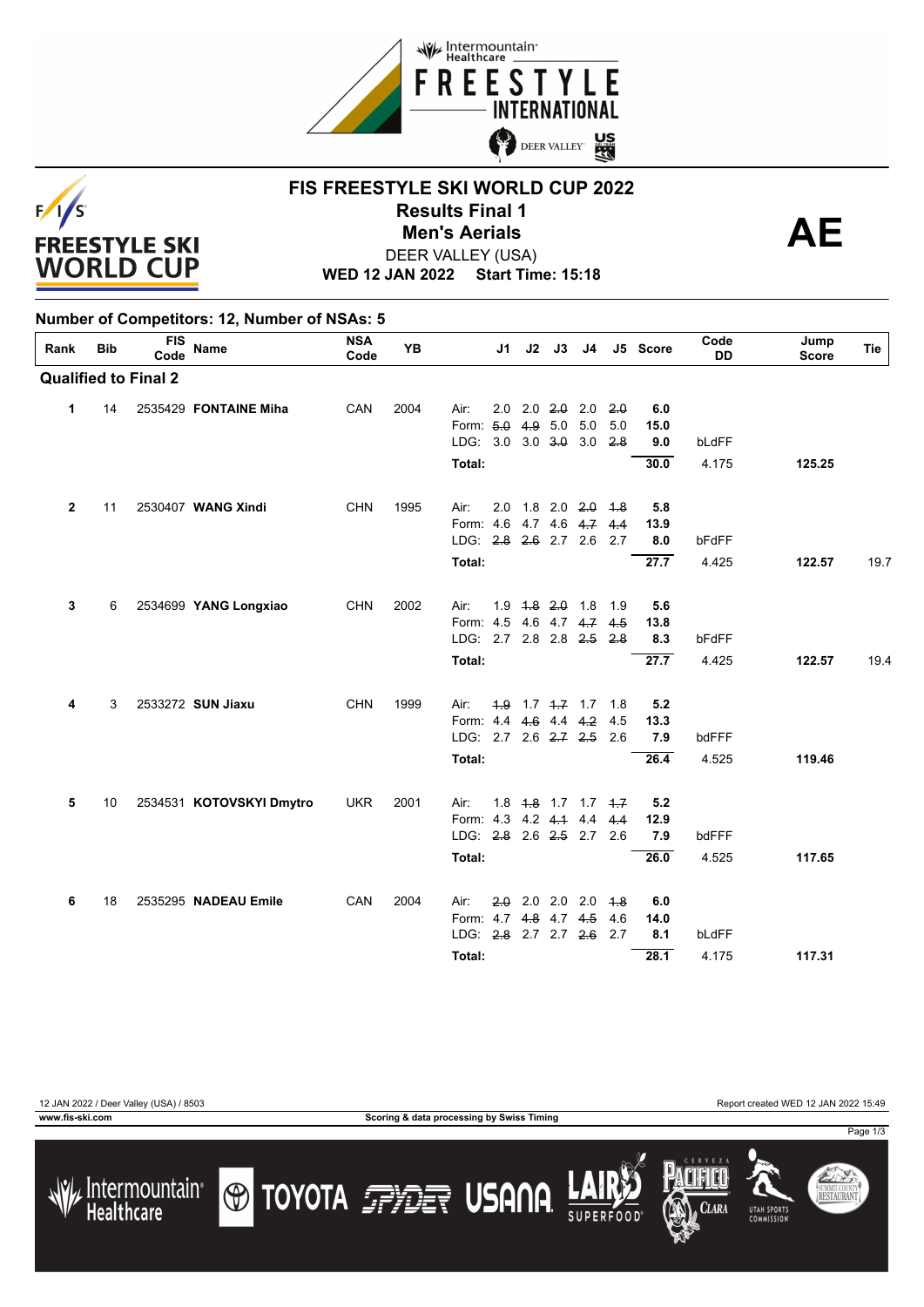



## **FIS FREESTYLE SKI WORLD CUP 2022 Results Final 1**<br> **Men's Aerials**<br>
FER VALLEY (USA) **Men's Aerials**



**WED 12 JAN 2022 Start Time: 15:18** DEER VALLEY (USA)

| Rank                 | <b>Bib</b>  | <b>FIS</b><br>Code | Name                            | <b>NSA</b><br>Code | <b>YB</b> |                              | J1 |  |                         | J2 J3 J4            |             | J5 Score | Code<br><b>DD</b> | Jump<br><b>Score</b> | Tie |
|----------------------|-------------|--------------------|---------------------------------|--------------------|-----------|------------------------------|----|--|-------------------------|---------------------|-------------|----------|-------------------|----------------------|-----|
| <b>Not Qualified</b> |             |                    |                                 |                    |           |                              |    |  |                         |                     |             |          |                   |                      |     |
| 7                    | 5           |                    | 2526229 QI Guangpu              | <b>CHN</b>         | 1990      | Air:                         |    |  | $1.8$ $1.8$ $1.8$ $1.6$ |                     | $-1.7$      | 5.3      |                   |                      |     |
|                      |             |                    |                                 |                    |           | Form: 4.4 4.3 4.2 4.4        |    |  |                         |                     | 4.2         | 12.9     |                   |                      |     |
|                      |             |                    |                                 |                    |           | LDG: 2.4 2.5 2.6 2.6         |    |  |                         |                     | - 2.6       | 7.7      | bdFFF             |                      |     |
|                      |             |                    |                                 |                    |           | Total:                       |    |  |                         |                     |             | 25.9     | 4.525             | 117.19               |     |
| 8                    | 12          |                    | 2472951 ABRAMENKO Oleksandr UKR |                    | 1988      | Air:                         |    |  | $1.8 +7 + 1.8 + 1.8$    |                     | $-4.8$      | 5.4      |                   |                      |     |
|                      |             |                    |                                 |                    |           | Form: 4.3 4.2 4.4 4.3        |    |  |                         |                     | 4.3         | 12.9     |                   |                      |     |
|                      |             |                    |                                 |                    |           | LDG: 2.6 2.7 2.6 2.5         |    |  |                         |                     | 2.7         | 7.9      | bFdFF             |                      |     |
|                      |             |                    |                                 |                    |           | <b>Total:</b>                |    |  |                         |                     |             | 26.2     | 4.425             | 115.93               |     |
|                      |             |                    |                                 |                    |           |                              |    |  |                         |                     |             |          |                   |                      |     |
| 9                    | $\mathbf 1$ |                    | 2527482 JIA Zongyang            | <b>CHN</b>         | 1991      | Air:                         |    |  |                         | 1.7 1.7 4.8 1.8 4.5 |             | 5.2      |                   |                      |     |
|                      |             |                    |                                 |                    |           | Form: 3.8                    |    |  | $4.1 \t3.8 \t3.8$       |                     | 3.9         | 11.5     |                   |                      |     |
|                      |             |                    |                                 |                    |           | LDG: 2.1 2.1 2.2 2.2         |    |  |                         |                     | 2.0         | 6.4      | bFdFF             |                      |     |
|                      |             |                    |                                 |                    |           | Total:                       |    |  |                         |                     |             | 23.1     | 4.425             | 102.21               |     |
|                      |             |                    |                                 |                    |           |                              |    |  |                         |                     |             |          |                   |                      |     |
| 10                   | 15          |                    | 2530243 OKIPNIUK Oleksandr      | <b>UKR</b>         | 1998      | Air:                         |    |  | $1.7$ $4.7$ $4.8$ $1.8$ |                     | 1.7         | 5.2      |                   |                      |     |
|                      |             |                    |                                 |                    |           | Form: 4.2 4.3 4.4 4.3        |    |  |                         |                     | 4.3         | 12.8     |                   |                      |     |
|                      |             |                    |                                 |                    |           | LDG: $0.3$ $0.2$ $0.2$ $0.4$ |    |  |                         |                     | $\theta$ .4 | 0.9      | bdFFF             |                      |     |
|                      |             |                    |                                 |                    |           | Total:                       |    |  |                         |                     |             | 18.9     | 4.525             | 85.52                |     |
| 11                   | 27          |                    | 2530617 LILLIS Christopher      | <b>USA</b>         | 1998      | Air:                         |    |  |                         | 1.7 1.8 4.9 1.7 4.6 |             | 5.2      |                   |                      |     |
|                      |             |                    |                                 |                    |           | Form: 4.2 4.1 4.2 4.0        |    |  |                         |                     | 4.1         | 12.4     |                   |                      |     |
|                      |             |                    |                                 |                    |           | LDG: 0.3 0.5 0.4 0.5         |    |  |                         |                     | 0.3         | $1.2$    | bdFFF             |                      |     |
|                      |             |                    |                                 |                    |           | <b>Total:</b>                |    |  |                         |                     |             | 18.8     | 4.525             | 85.07                |     |
| 12                   | 16          |                    | 2530641 MAZURKEVICH Dzmitry BLR |                    | 1998      | Air:                         |    |  |                         | 1.2  1.3 $4.0$ 1.0  | 4.3         | 3.5      |                   |                      |     |
|                      |             |                    |                                 |                    |           | Form: 2.8                    |    |  |                         | $3.1$ 2.4 $2.4$     | 3.2         | 8.3      |                   |                      |     |
|                      |             |                    |                                 |                    |           | LDG: 2.7 2.7 2.5 2.4         |    |  |                         |                     | 2.7         | 7.9      | bLdFF             |                      |     |
|                      |             |                    |                                 |                    |           | Total:                       |    |  |                         |                     |             | 19.7     | 4.175             | 82.24                |     |
|                      |             |                    |                                 |                    |           |                              |    |  |                         |                     |             |          |                   |                      |     |

**www.fis-ski.com Scoring & data processing by Swiss Timing**

12 JAN 2022 / Deer Valley (USA) / 8503 Report created WED 12 JAN 2022 15:49